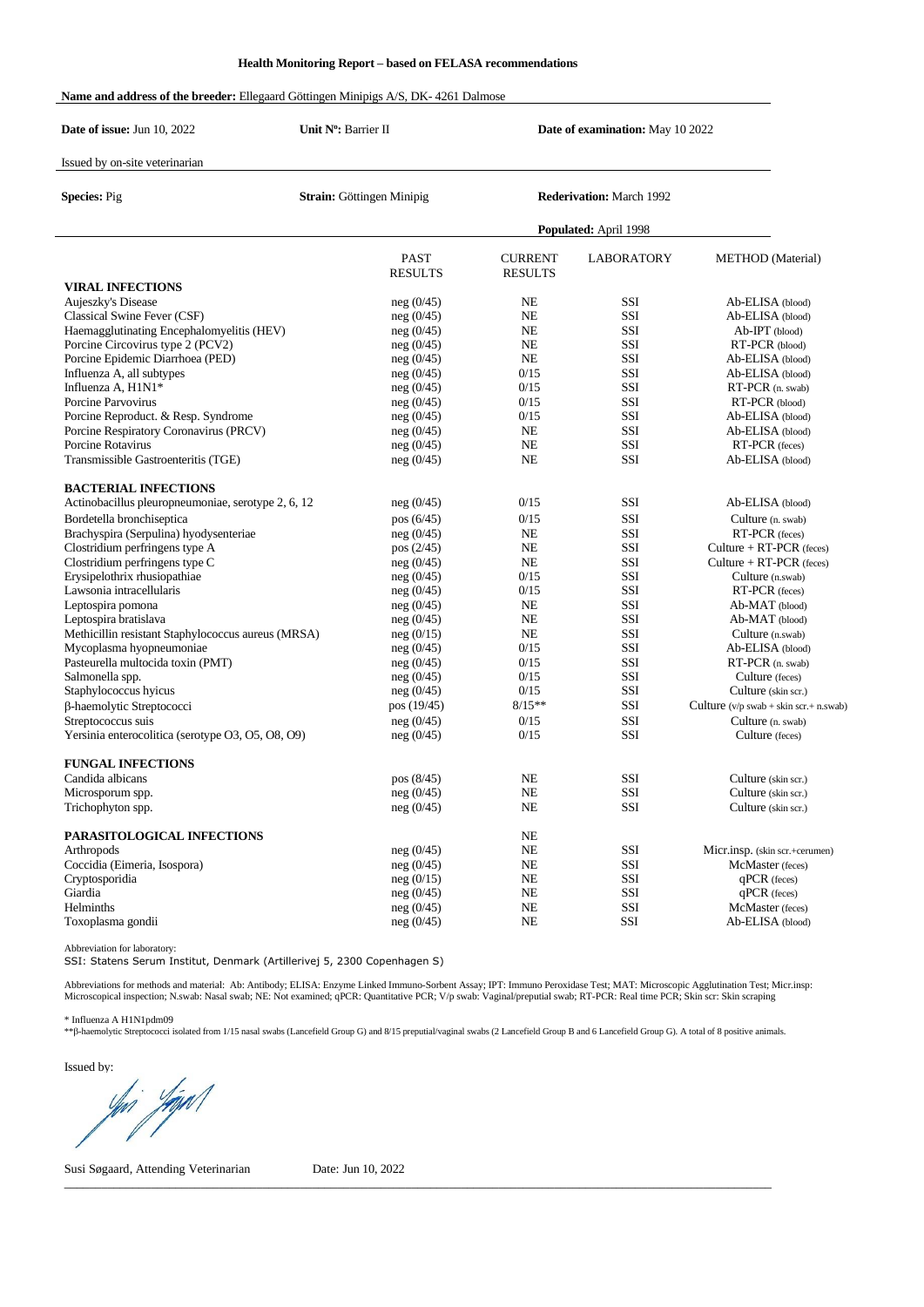## **Name and address of the breeder:** Ellegaard Göttingen Minipigs A/S, DK- 4261 Dalmose

| Date of issue: Jun 10, 2022                              | Unit N°: Barrier III             |                                  | Date of examination: May 10 2022 |                                                                        |  |  |
|----------------------------------------------------------|----------------------------------|----------------------------------|----------------------------------|------------------------------------------------------------------------|--|--|
| Issued by on-site veterinarian                           |                                  |                                  |                                  |                                                                        |  |  |
| <b>Species: Pig</b>                                      | <b>Strain:</b> Göttingen Minipig |                                  | <b>Rederivation:</b> March 1992  |                                                                        |  |  |
|                                                          |                                  | Populated: May 2009              |                                  |                                                                        |  |  |
|                                                          | <b>PAST</b><br><b>RESULTS</b>    | <b>CURRENT</b><br><b>RESULTS</b> | <b>LABORATORY</b>                | <b>METHOD</b> (Material)                                               |  |  |
| <b>VIRAL INFECTIONS</b>                                  |                                  |                                  |                                  |                                                                        |  |  |
| Aujeszky's Disease                                       | neg(0/45)                        | <b>NE</b>                        | SSI                              | Ab-ELISA (blood)                                                       |  |  |
| Classical Swine Fever (CSF)                              | neg(0/45)                        | <b>NE</b>                        | SSI                              | Ab-ELISA (blood)                                                       |  |  |
| Haemagglutinating Encephalomyelitis (HEV)                | neg(0/45)                        | <b>NE</b>                        | SSI                              | $Ab-IPT$ (blood)                                                       |  |  |
| Porcine Circovirus type 2 (PCV2)                         | neg(0/45)                        | <b>NE</b>                        | SSI                              | RT-PCR (blood)                                                         |  |  |
| Porcine Epidemic Diarrhoea (PED)                         | neg(0/45)                        | <b>NE</b>                        | SSI                              | Ab-ELISA (blood)                                                       |  |  |
| Influenza A, all subtypes                                | neg(0/45)                        | 0/15                             | SSI                              | Ab-ELISA (blood)                                                       |  |  |
| Influenza A, H1N1*                                       | neg(0/45)                        | 0/15                             | SSI                              | RT-PCR (n. swab)                                                       |  |  |
| Porcine Parvovirus                                       | neg(0/45)                        | 0/15                             | SSI                              | RT-PCR (blood)                                                         |  |  |
| Porcine Reproduct. & Resp. Syndrome                      | neg(0/45)                        | 0/15                             | SSI                              | Ab-ELISA (blood)                                                       |  |  |
| Porcine Respiratory Coronavirus (PRCV)                   | neg(0/45)                        | <b>NE</b>                        | SSI                              | Ab-ELISA (blood)                                                       |  |  |
| Porcine Rotavirus                                        | neg(0/45)                        | <b>NE</b>                        | SSI                              | RT-PCR (feces)                                                         |  |  |
| Transmissible Gastroenteritis (TGE)                      | neg(0/45)                        | <b>NE</b>                        | SSI                              | Ab-ELISA (blood)                                                       |  |  |
| <b>BACTERIAL INFECTIONS</b>                              |                                  |                                  |                                  |                                                                        |  |  |
| Actinobacillus pleuropneumoniae, serotype 2, 6, 12       | neg(0/45)                        | 0/15                             | SSI                              | Ab-ELISA (blood)                                                       |  |  |
| Bordetella bronchiseptica                                | neg(0/45)                        | 0/15                             | SSI                              | Culture (n. swab)                                                      |  |  |
| Brachyspira (Serpulina) hyodysenteriae                   | neg(0/45)                        | <b>NE</b>                        | SSI                              | RT-PCR (feces)                                                         |  |  |
| Clostridium perfringens type A                           | neg(0/45)                        | <b>NE</b>                        | SSI                              | Culture $+ RT-PCR$ (feces)                                             |  |  |
| Clostridium perfringens type C                           | neg(0/45)                        | <b>NE</b>                        | SSI                              | Culture $+ RT-PCR$ (feces)                                             |  |  |
| Erysipelothrix rhusiopathiae<br>Lawsonia intracellularis | neg(0/45)                        | 0/15<br>3/15                     | SSI<br>SSI                       | Culture (n.swab)                                                       |  |  |
|                                                          | pos(5/45)                        | <b>NE</b>                        | SSI                              | RT-PCR (feces)                                                         |  |  |
| Leptospira pomona<br>Leptospira bratislava               | neg(0/45)                        | <b>NE</b>                        | SSI                              | Ab-MAT (blood)<br>Ab-MAT (blood)                                       |  |  |
| Methicillin resistant Staphylococcus aureus (MRSA)       | neg(0/45)<br>neg(0/15)           | <b>NE</b>                        | SSI                              | Culture (n.swab)                                                       |  |  |
| Mycoplasma hyopneumoniae                                 | neg(0/45)                        | 0/15                             | SSI                              | Ab-ELISA (blood)                                                       |  |  |
| Pasteurella multocida toxin (PMT)                        | neg(0/45)                        | 0/15                             | SSI                              | RT-PCR (n. swab)                                                       |  |  |
| Salmonella spp.                                          | neg(0/45)                        | 0/15                             | SSI                              | Culture (feces)                                                        |  |  |
| Staphylococcus hyicus                                    | neg(0/45)                        | 0/15                             | SSI                              | Culture (skin scr.)                                                    |  |  |
| β-haemolytic Streptococci                                | pos $(17/45)$                    | $7/15**$                         | SSI                              | Culture $(v/p \text{ swab} + \text{skin scr} + \text{n} \text{ swab})$ |  |  |
| Streptococcus suis                                       | neg(0/45)                        | 0/15                             | SSI                              | Culture (n. swab)                                                      |  |  |
| Yersinia enterocolitica (serotype O3, O5, O8, O9)        | neg(0/45)                        | 0/15                             | SSI                              | Culture (feces)                                                        |  |  |
| <b>FUNGAL INFECTIONS</b>                                 |                                  |                                  |                                  |                                                                        |  |  |
| Candida albicans                                         | pos (18/45)                      | <b>NE</b>                        | SSI                              | Culture (skin scr.)                                                    |  |  |
| Microsporum spp.                                         | neg(0/45)                        | <b>NE</b>                        | SSI                              | Culture (skin scr.)                                                    |  |  |
| Trichophyton spp.                                        | neg (0/45)                       | NE                               | SSI                              | Culture (skin scr.)                                                    |  |  |
| PARASITOLOGICAL INFECTIONS                               |                                  | NE                               |                                  |                                                                        |  |  |
| Arthropods                                               | neg(0/45)                        | NE                               | SSI                              | Micr.insp. (skin scr.+cerumen)                                         |  |  |
| Coccidia (Eimeria, Isospora)                             | neg(0/45)                        | NE                               | SSI                              | McMaster (feces)                                                       |  |  |
| Cryptosporidia                                           | neg(0/15)                        | NE                               | SSI                              | $qPCR$ (feces)                                                         |  |  |
| Giardia                                                  | neg(0/45)                        | NE                               | SSI                              | qPCR (feces)                                                           |  |  |
| Helminths                                                | neg(0/45)                        | NE                               | SSI                              | McMaster (feces)                                                       |  |  |
| Toxoplasma gondii                                        | neg(0/45)                        | NE                               | SSI                              | Ab-ELISA (blood)                                                       |  |  |
|                                                          |                                  |                                  |                                  |                                                                        |  |  |

Abbreviation for laboratory: SSI: Statens Serum Institut, Denmark (Artillerivej 5, 2300 Copenhagen S)

Abbreviations for methods and material: Ab: Antibody; ELISA: Enzyme Linked Immuno-Sorbent Assay; IPT: Immuno Peroxidase Test; MAT: Microscopic Agglutination Test; Micr.insp:<br>Microscopical inspection; N.swab: Nasal swab; NE

 $\_$  , and the state of the state of the state of the state of the state of the state of the state of the state of the state of the state of the state of the state of the state of the state of the state of the state of the

\* Influenza A H1N1pdm09<br>\*\*β-haemolytic Streptococci isolated from 6/15 preputial/vaginal swabs (Lancefield Group G) and 1/15 skin scraping (Lancefield Group G). A total of 7 positive animals.

Issued by:

yhi Yapol

Susi Søgaard, Attending Veterinarian Date: Jun 10, 2022